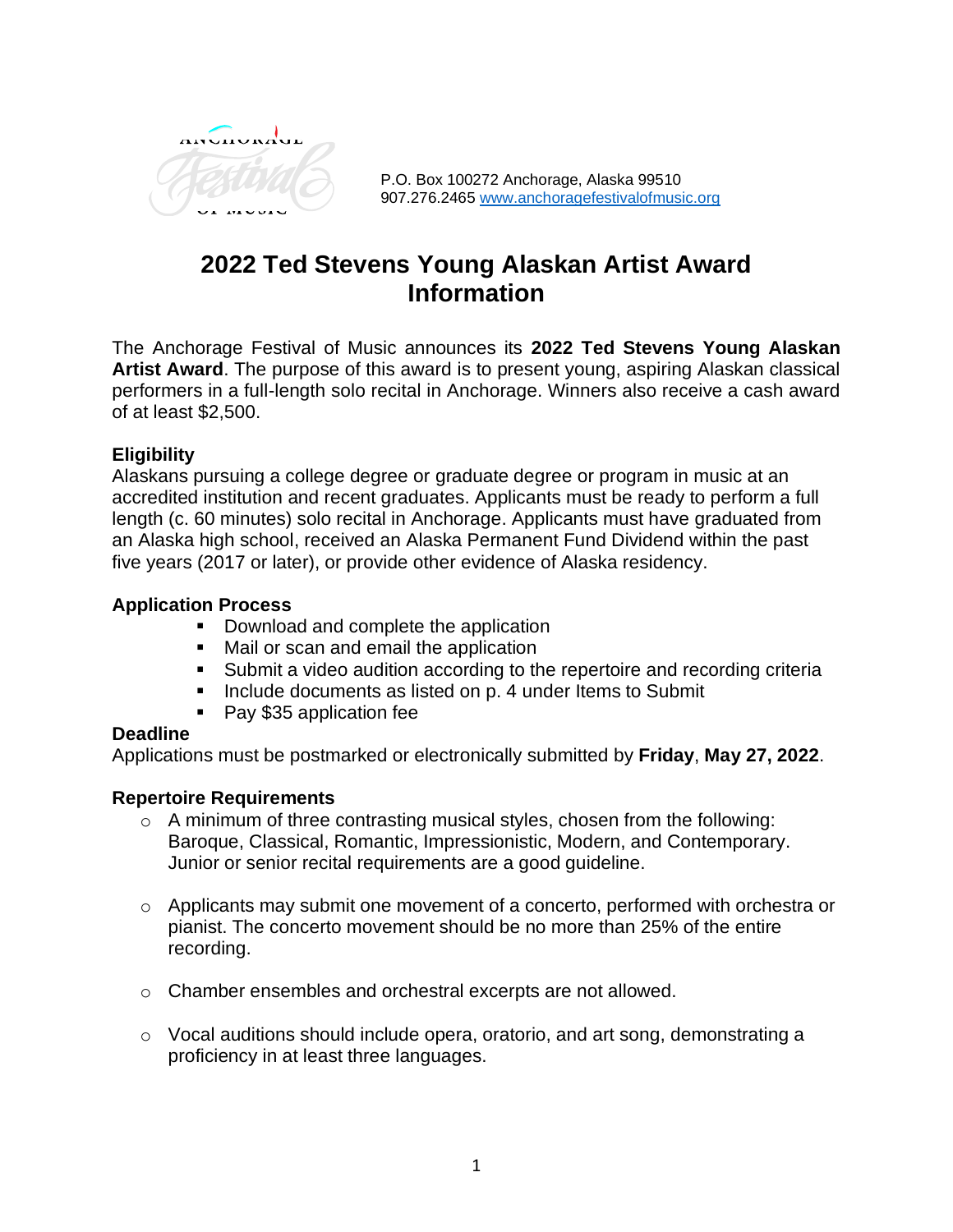$\circ$  Percussionists should demonstrate proficiency on multiple instruments including one mallet instrument, one timpani piece, and one snare drum or multipercussion piece.

# **Recording Requirements**

Recording must be at least 35 minutes. Please submit a list (Word or pdf) of selections clearly labeled with:

- o Name of composer and title of piece (include opus number, if applicable)
- o Exact movement (e.g., "Movement 1: Allegro Maestoso")
- o Length each piece, date of recording, and where recorded.
- o Acceptable formats: Video audition in the form of a high-quality DVD or USB drive with files (MP4, M4V, FLV, MOV) or email containing links (e.g. YouTube, Vimeo), according to the repertoire and recording criteria. Do not use a format that requires the recipient to download files.
- o Each piece must be recorded in a single audio take, without cuts and with no editing. The camera must be placed in front for a clear vision of the hands and complete body of the applicant. Video recordings should be recent and of good quality. Set the camera on a fixed angle. No video editing is allowed. It is not necessary to record in a studio.

# **Award Recital**

The winner will perform a full solo recital in Anchorage in mid-to-late August, 2022. The Anchorage Festival of Music will sponsor the recital to include venue, promotion, recital pianist, recording, and post-concert reception. The winner is responsible for travel to Anchorage. The Festival will provide local housing and transportation if needed.

Concert repertoire requirements:

| Piano:      | Solo repertoire only. No concerti or chamber music.                                 |
|-------------|-------------------------------------------------------------------------------------|
| Strings:    | No concerti or chamber music. Program may include                                   |
|             | unaccompanied pieces.                                                               |
|             | Winds/Brass: Program may include one concerto and one unaccompanied piece.          |
| Percussion: | Perform on a variety of instruments. Program may include one                        |
|             | concerto and must include at least one piece with piano                             |
|             | accompaniment.                                                                      |
| Voice:      | Program should include operatic arias and art songs in at least three<br>languages. |

# **Selection Process**

A committee of prominent musicians will review the recordings. At the discretion of the committee, more than one winner may be chosen or no winner declared. The decision of the committee is final.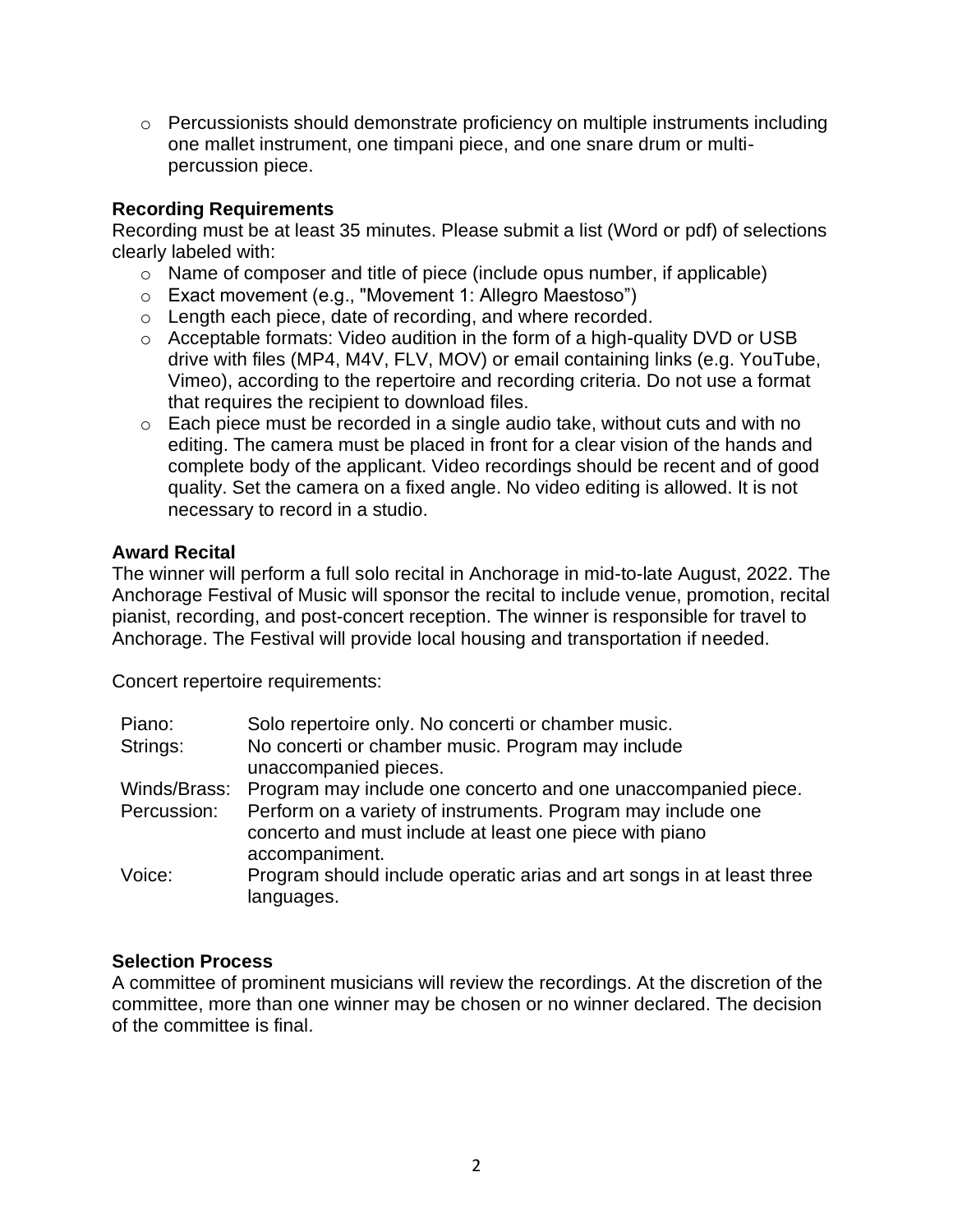

P.O. BOX 100272 ANCHORAGE, ALASKA 99510 907.276.2465 www.anchoragefestivalofmusic.org

# **2022 Ted Stevens Young Alaskan Artist Award Application**

| <b>Name</b>                                                                    |                           |
|--------------------------------------------------------------------------------|---------------------------|
| <b>Contact Information for May/June:</b><br><b>Address</b><br>City, State, Zip |                           |
| Telephone                                                                      |                           |
| Email                                                                          |                           |
| <b>Instrument/Voice Type</b><br><b>Present Institution of Education</b>        | Date of Birth             |
| <b>Degree Pursued</b><br><b>Principal Instructor</b>                           | <b>Year of Graduation</b> |
| <b>High School Attended</b><br><b>Middle School Attended</b>                   | <b>Year of Graduation</b> |

**Write a brief description of your career goals and how this award will help support them.**